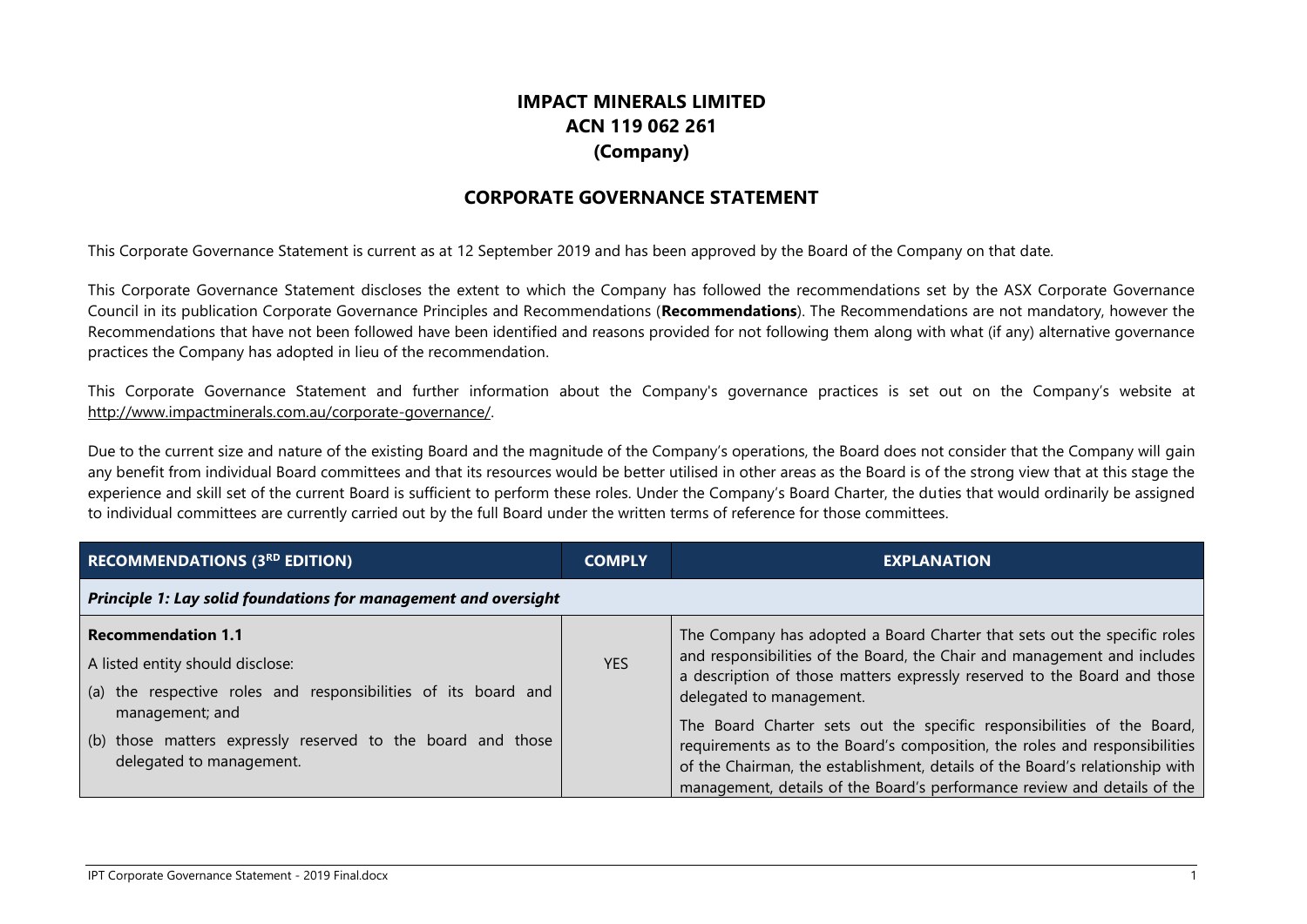| <b>RECOMMENDATIONS (3RD EDITION)</b>                                                                                                                                                                                                                                                                                                                                                | <b>COMPLY</b>              | <b>EXPLANATION</b>                                                                                                                                                                                                                                                                                                                                                                                                                                                                                                                                                                                                                                     |
|-------------------------------------------------------------------------------------------------------------------------------------------------------------------------------------------------------------------------------------------------------------------------------------------------------------------------------------------------------------------------------------|----------------------------|--------------------------------------------------------------------------------------------------------------------------------------------------------------------------------------------------------------------------------------------------------------------------------------------------------------------------------------------------------------------------------------------------------------------------------------------------------------------------------------------------------------------------------------------------------------------------------------------------------------------------------------------------------|
|                                                                                                                                                                                                                                                                                                                                                                                     |                            | Board's disclosure policy.<br>A copy of the Company's Board Charter is available on the Company's<br>website.                                                                                                                                                                                                                                                                                                                                                                                                                                                                                                                                          |
| <b>Recommendation 1.2</b><br>A listed entity should:<br>(a) undertake appropriate checks before appointing a person, or<br>putting forward to security holders a candidate for election, as<br>a Director; and<br>(b) provide security holders with all material information relevant<br>to a decision on whether or not to elect or re-elect a Director.                           | <b>YES</b>                 | The Company conducts appropriate checks (including checks in<br>(a)<br>respect of character, experience, education, criminal record and<br>bankruptcy history (as appropriate)) before appointing a person, or<br>putting forward to security holders a candidate for election, as a<br>Director.<br>All material information relevant to a decision on whether or not to<br>(b)<br>elect or re-elect a Director is provided to security holders in the<br>Notice of Meeting containing the resolution to elect or re-elect a<br>Director.                                                                                                             |
| <b>Recommendation 1.3</b><br>A listed entity should have a written agreement with each Director<br>and senior executive setting out the terms of their appointment.                                                                                                                                                                                                                 | <b>YES</b>                 | The Company has written agreements with each of its Directors and senior<br>executives, which sets out the terms of that Director's or senior executive's<br>appointment.                                                                                                                                                                                                                                                                                                                                                                                                                                                                              |
| <b>Recommendation 1.4</b><br>The company secretary of a listed entity should be accountable<br>directly to the Board, through the Chair, on all matters to do with<br>the proper functioning of the Board.                                                                                                                                                                          | <b>YES</b>                 | The Board Charter outlines the roles, responsibility and accountability of<br>the Company Secretary. In accordance with this, the Company Secretary is<br>accountable directly to the Board, through the Chair, on all matters to do<br>with the proper functioning of the Board.                                                                                                                                                                                                                                                                                                                                                                      |
| <b>Recommendation 1.5</b><br>A listed entity should:<br>(a) have a diversity policy which includes requirements for the<br>Board or a relevant committee of the Board to set measurable<br>objectives for achieving gender diversity and to assess annually<br>both the objectives and the entity's progress in achieving them;<br>(b) disclose that policy or a summary or it; and | PARTIALLY<br><b>COMPLY</b> | The Company is committed to supporting and managing diversity as<br>(a)<br>a means of enhancing the Company's performance by recognising<br>and utilising the contribution of the diverse skills and talents of its<br>Directors, officers and employees and has established a Diversity<br>Policy. The Company has not fully complied with Recommendation<br>1.5 in that it has not set measurable objectives for achieving gender<br>diversity. The Board monitors diversity across the Company and is<br>satisfied with the current level of gender diversity. Due to the small<br>size of the Company and its small number of employees, the Board |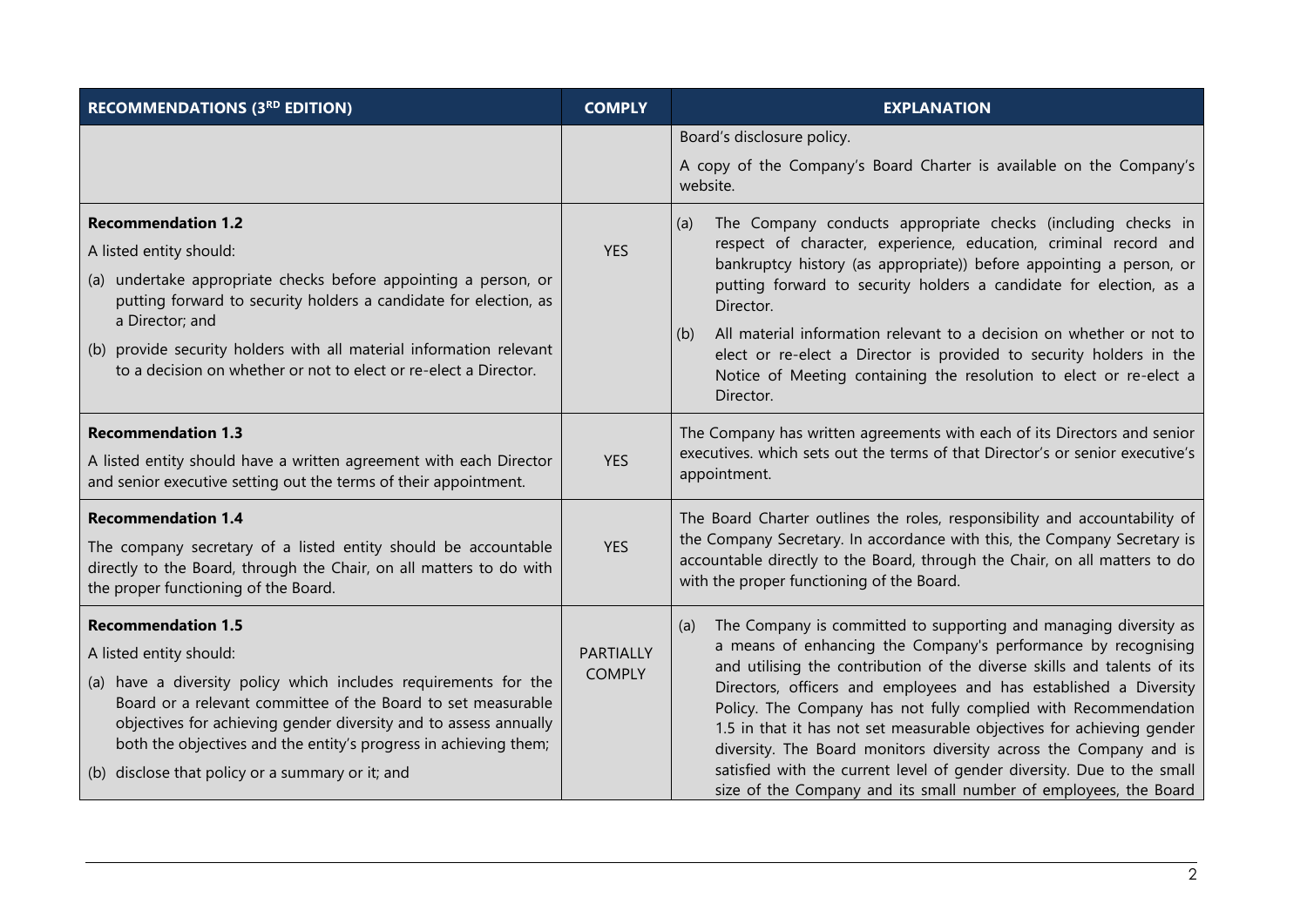| <b>RECOMMENDATIONS (3RD EDITION)</b>                                                                                                                                                                                                                                                                                                                                                                                                                                                                                                                                                                                                                                                                        | <b>COMPLY</b> | <b>EXPLANATION</b>                                                                                                                                                                                                                                                                                                                                                                                                                                                                                                                                                                                                                                                                                                                                                              |
|-------------------------------------------------------------------------------------------------------------------------------------------------------------------------------------------------------------------------------------------------------------------------------------------------------------------------------------------------------------------------------------------------------------------------------------------------------------------------------------------------------------------------------------------------------------------------------------------------------------------------------------------------------------------------------------------------------------|---------------|---------------------------------------------------------------------------------------------------------------------------------------------------------------------------------------------------------------------------------------------------------------------------------------------------------------------------------------------------------------------------------------------------------------------------------------------------------------------------------------------------------------------------------------------------------------------------------------------------------------------------------------------------------------------------------------------------------------------------------------------------------------------------------|
| (c) disclose as at the end of each reporting period:<br>the measurable objectives for achieving gender diversity<br>(i)<br>set by the Board in accordance with the entity's diversity<br>policy and its progress towards achieving them; and<br>either:<br>(ii)<br>(A)<br>the respective proportions of men and women on<br>the Board, in senior executive positions and<br>across the whole organisation (including how the<br>entity has defined "senior executive" for these<br>purposes); or<br>if the entity is a "relevant employer" under the<br>(B)<br>Workplace Gender Equality Act, the entity's most<br>recent "Gender Equality Indicators", as defined in<br>the Workplace Gender Equality Act. |               | does not consider it appropriate to formally set measurable objectives<br>for gender diversity at this time.<br>The Diversity Policy is available on the Company's website.<br>(b)<br>(c)<br>Due to the small size of the Company and its small number of<br>(i)<br>employees, the Board does not consider it appropriate to<br>formally set measurable objectives for gender diversity at this<br>time.<br>As at the reporting date, the proportion of women employees<br>(ii)<br>across the organisation was as follows:<br>Proportion of women in the whole organisation<br>22%<br>Proportion of women in senior executive positions<br>0%<br>Proportion of women on the Board<br>0%<br>The Company is not a "relevant employer" under the Workplace<br>Gender Equality Act. |
| <b>Recommendation 1.6</b><br>A listed entity should:<br>(a) have and disclose a process for periodically evaluating the<br>performance of the Board, its committees and individual<br>Directors; and<br>(b) disclose, in relation to each reporting period, whether a<br>performance evaluation was undertaken in the reporting period<br>in accordance with that process.                                                                                                                                                                                                                                                                                                                                  | <b>YES</b>    | The Company's Board is responsible for evaluating the performance<br>(a)<br>of the Board and individual Directors on an annual basis as outlined in<br>the Board Charter which is available on the Company's website.<br>A formal performance review of the Board and Directors was<br>(b)<br>undertaken during the reporting period.                                                                                                                                                                                                                                                                                                                                                                                                                                           |
| <b>Recommendation 1.7</b><br>A listed entity should:<br>(a) have and disclose a process for periodically evaluating the                                                                                                                                                                                                                                                                                                                                                                                                                                                                                                                                                                                     | <b>NO</b>     | The Company's Board is responsible for evaluating the performance<br>(a)<br>and determining the remuneration of senior executives, and ensuring<br>that appropriate policies and procedures are in place for recruitment,<br>training, remuneration and succession as outlined in the Board                                                                                                                                                                                                                                                                                                                                                                                                                                                                                     |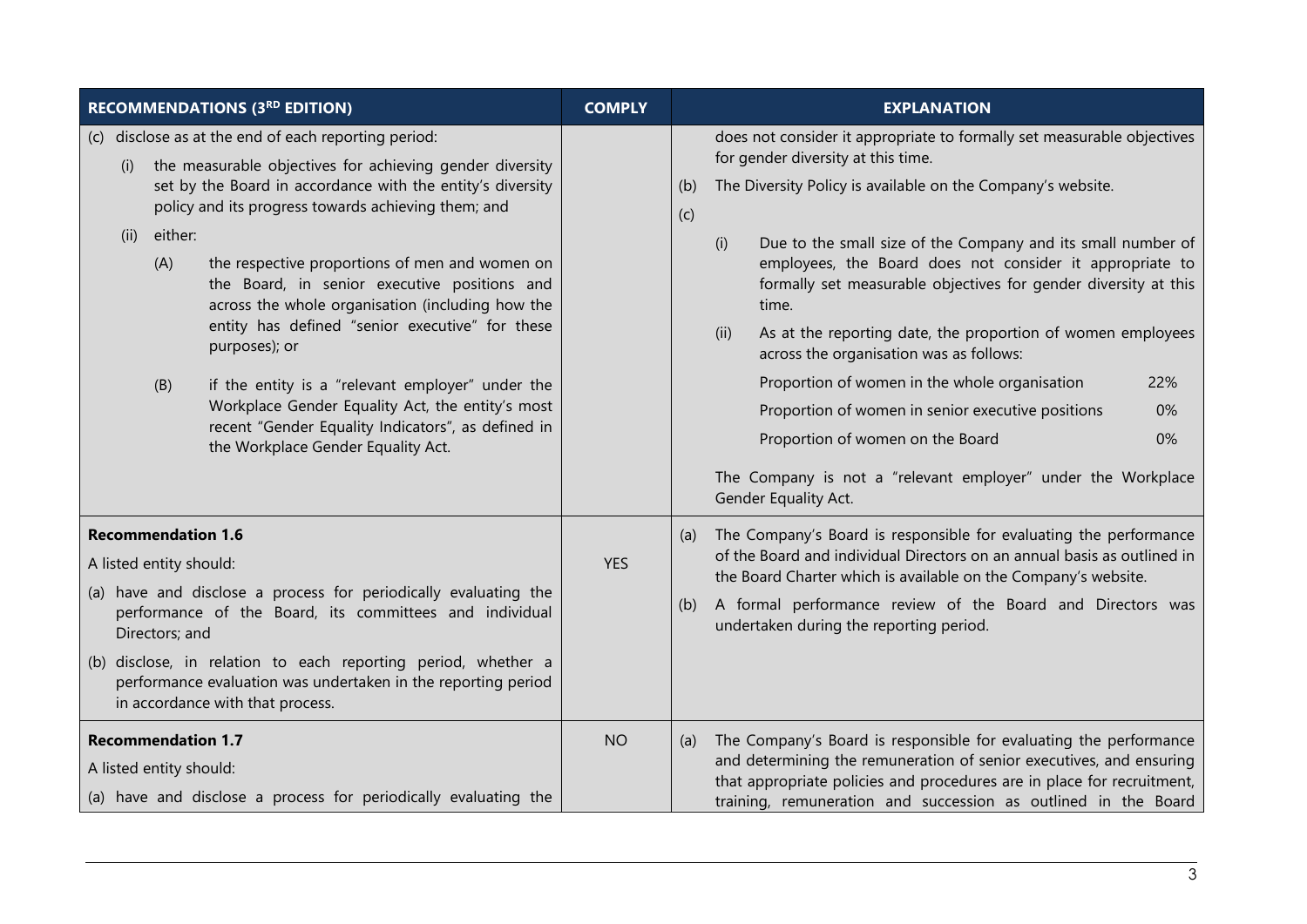| <b>RECOMMENDATIONS (3RD EDITION)</b>                                                                                                                                                                                                                                                                                                                                                                                                                                                                                                  | <b>COMPLY</b> | <b>EXPLANATION</b>                                                                                                                                                                                                                                                                                                                                                                                                                                                                                                                                                                                                                                                                                                                                                                    |
|---------------------------------------------------------------------------------------------------------------------------------------------------------------------------------------------------------------------------------------------------------------------------------------------------------------------------------------------------------------------------------------------------------------------------------------------------------------------------------------------------------------------------------------|---------------|---------------------------------------------------------------------------------------------------------------------------------------------------------------------------------------------------------------------------------------------------------------------------------------------------------------------------------------------------------------------------------------------------------------------------------------------------------------------------------------------------------------------------------------------------------------------------------------------------------------------------------------------------------------------------------------------------------------------------------------------------------------------------------------|
| performance of its senior executives; and                                                                                                                                                                                                                                                                                                                                                                                                                                                                                             |               | Charter which is available on the Company's website.                                                                                                                                                                                                                                                                                                                                                                                                                                                                                                                                                                                                                                                                                                                                  |
| (b) disclose, in relation to each reporting period, whether a<br>performance evaluation was undertaken in the reporting period<br>in accordance with that process.                                                                                                                                                                                                                                                                                                                                                                    |               | The Chairman and the Board regularly met with the Managing<br>(b)<br>Director to discuss any issues or concerns as they arose. This ongoing<br>process has remained in-house and informal throughout the year,<br>relying on regular discussion. A formal performance review of the<br>Managing Director and other senior executives was not undertaken<br>during the reporting period due to the comparatively small size of the<br>Company.                                                                                                                                                                                                                                                                                                                                         |
| <b>Principle 2: Structure the Board to add value</b>                                                                                                                                                                                                                                                                                                                                                                                                                                                                                  |               |                                                                                                                                                                                                                                                                                                                                                                                                                                                                                                                                                                                                                                                                                                                                                                                       |
| <b>Recommendation 2.1</b>                                                                                                                                                                                                                                                                                                                                                                                                                                                                                                             |               | The Company does not have a Nomination Committee.<br>(a)                                                                                                                                                                                                                                                                                                                                                                                                                                                                                                                                                                                                                                                                                                                              |
| The Board of a listed entity should:<br>(a) have a nomination committee which:<br>has at least three members, a majority of whom are<br>(i)<br>independent Directors; and<br>is chaired by an independent Director,<br>(ii)<br>and disclose:<br>the charter of the committee;<br>(iii)<br>the members of the committee; and<br>(iv)<br>as at the end of each reporting period, the number of<br>(v)<br>times the committee met throughout the period and the<br>individual attendances of the members at those meetings;<br><b>or</b> | <b>YES</b>    | The Company does not have a Nomination Committee as the Board<br>(b)<br>considers the Company will not currently benefit from its<br>establishment. The Board carries out the duties that would ordinarily<br>be carried out by a Nomination Committee, including the following<br>processes to address succession issues and to ensure the Board has<br>the appropriate balance of skills, experience, independence and<br>knowledge of the entity to enable it to discharge its duties and<br>responsibilities effectively:<br>(i) Devoting time at least annually to discuss Board succession<br>issues; and<br>(ii) All Board members being involved in the Company's nomination<br>process, to the maximum extent permitted under the<br>Corporations Act and ASX Listing Rules. |
| (b) if it does not have a nomination committee, disclose that fact<br>and the processes it employs to address Board succession<br>issues and to ensure that the Board has the appropriate<br>balance of skills, experience, independence and knowledge of<br>the entity to enable it to discharge its duties and                                                                                                                                                                                                                      |               |                                                                                                                                                                                                                                                                                                                                                                                                                                                                                                                                                                                                                                                                                                                                                                                       |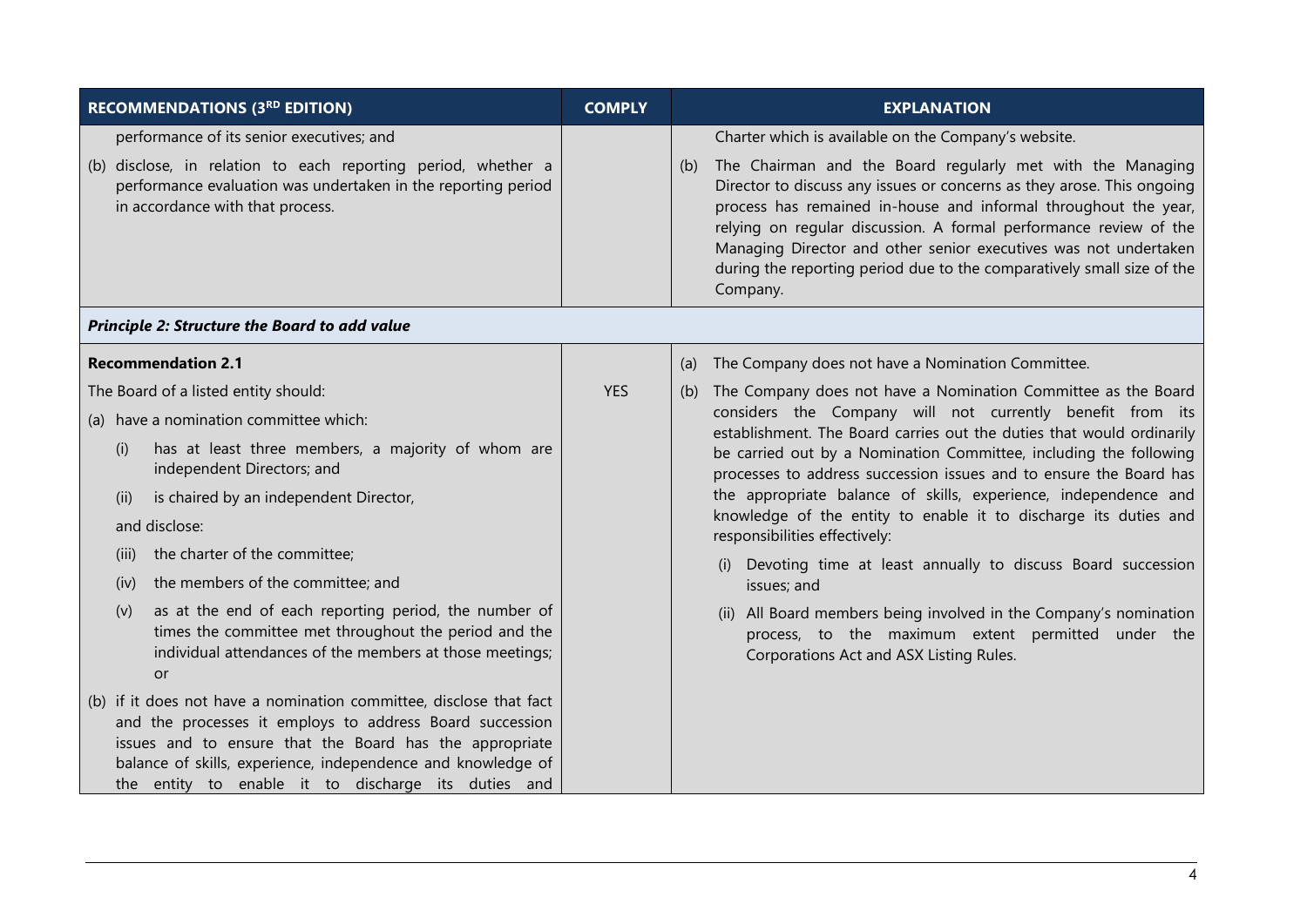| <b>RECOMMENDATIONS (3RD EDITION)</b>                                                                                                                                                                                                                                                                                                                                                                                                                                                                                                                                                                                                                      | <b>COMPLY</b> | <b>EXPLANATION</b>                                                                                                                                                                                                                                                                                                                                                                                                                                                                                                                                                                                                        |
|-----------------------------------------------------------------------------------------------------------------------------------------------------------------------------------------------------------------------------------------------------------------------------------------------------------------------------------------------------------------------------------------------------------------------------------------------------------------------------------------------------------------------------------------------------------------------------------------------------------------------------------------------------------|---------------|---------------------------------------------------------------------------------------------------------------------------------------------------------------------------------------------------------------------------------------------------------------------------------------------------------------------------------------------------------------------------------------------------------------------------------------------------------------------------------------------------------------------------------------------------------------------------------------------------------------------------|
| responsibilities effectively.                                                                                                                                                                                                                                                                                                                                                                                                                                                                                                                                                                                                                             |               |                                                                                                                                                                                                                                                                                                                                                                                                                                                                                                                                                                                                                           |
| <b>Recommendation 2.2</b><br>A listed entity should have and disclose a Board skills matrix setting<br>out the mix of skills and diversity that the Board currently has or is<br>looking to achieve in its membership.                                                                                                                                                                                                                                                                                                                                                                                                                                    | <b>YES</b>    | The Board has identified that the appropriate mix of skills and diversity<br>required of its members on the Board to operate effectively and efficiently<br>is achieved by personnel having substantial skills and experience in<br>operational management, exploration and geology, corporate law, finance,<br>listed resource companies, equity markets and global funds management.<br>Each of these areas is currently well represented on the Board.<br>A profile of each Director setting out their skills, experience, expertise and<br>period of office is set out in the Directors' Report in the Annual Report. |
| <b>Recommendation 2.3</b><br>A listed entity should disclose:<br>(a) the names of the Directors considered by the Board to be<br>independent Directors;<br>(b) if a Director has an interest, position, association or relationship<br>of the type described in Box 2.3 of the ASX Corporate<br>Governance Principles and Recommendation (3rd Edition), but<br>the Board is of the opinion that it does not compromise the<br>independence of the Director, the nature of the interest,<br>position, association or relationship in question and an<br>explanation of why the Board is of that opinion; and<br>(c) the length of service of each Director | <b>YES</b>    | (a) The Board has four Directors, two of whom are considered to be<br>independent, namely Mr Peter Unsworth and Mr Paul Ingram.<br>There are no independent Directors who fall into this category.<br>(b)<br>The length of service of each Director as at the end of financial year is<br>(c)<br>as follows: Mr Peter Unsworth 13.2 years, Dr Mike Jones 13.3 years,<br>Mr Paul Ingram 9.8 years and Dr Markus Elsasser 6.9 years.                                                                                                                                                                                        |
| <b>Recommendation 2.4</b><br>A majority of the Board of a listed entity should be independent<br>Directors.                                                                                                                                                                                                                                                                                                                                                                                                                                                                                                                                               | <b>NO</b>     | The Board currently comprises a total of 4 directors, of whom 2 are<br>considered to be independent. As such, the Board does not have a majority<br>of independent Directors.<br>The Board believes that the current composition of the Board is most<br>appropriate for the Company having regard to its size, its current level of<br>operations, its history and its strategy and includes an appropriate mix of<br>relevant skills and expertise.                                                                                                                                                                     |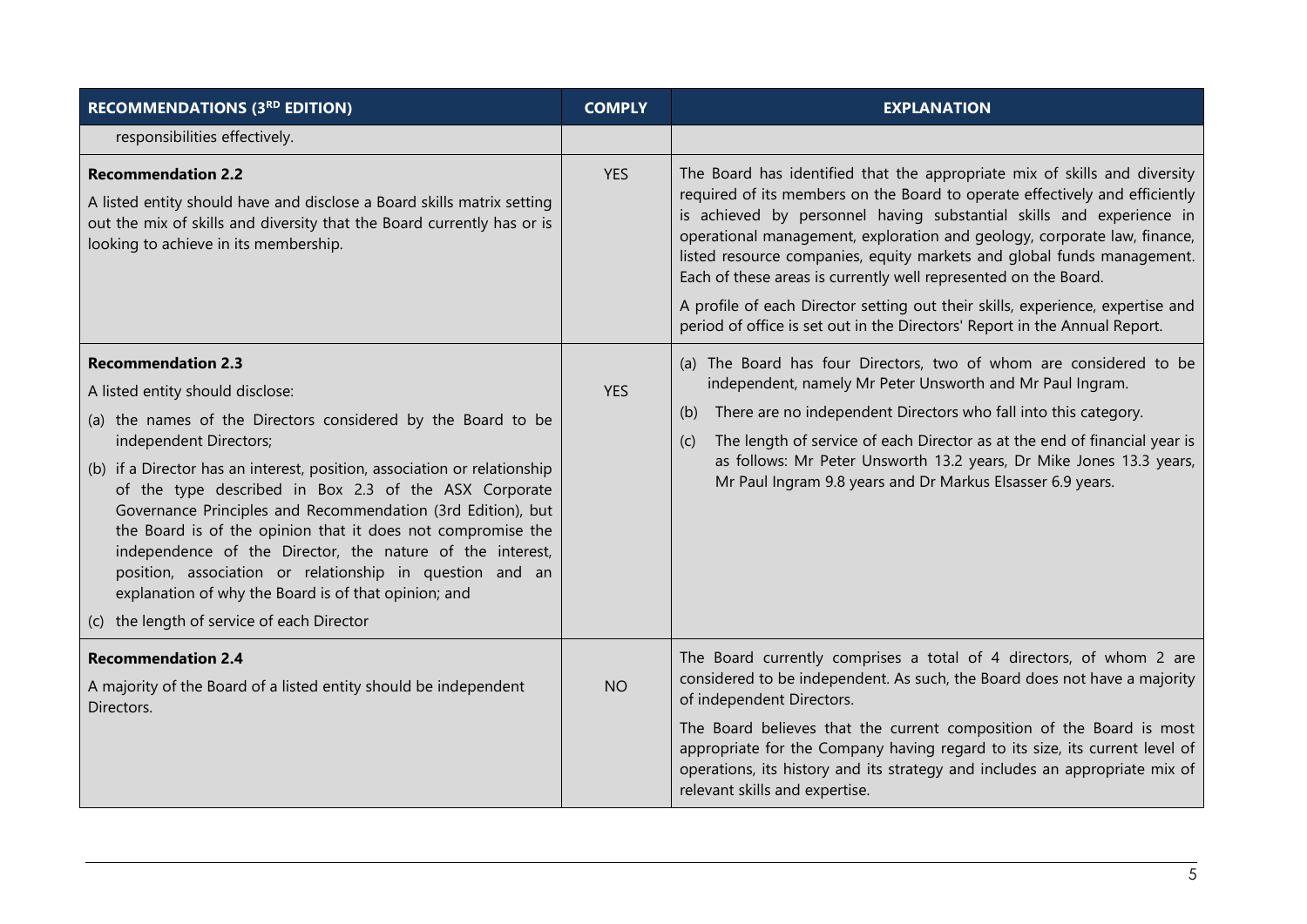| <b>RECOMMENDATIONS (3RD EDITION)</b>                                                                                                                                                                                                                                                                       | <b>COMPLY</b> | <b>EXPLANATION</b>                                                                                                                                                                                                                                                                                                                                                                                                                                                                                                                                                                                                                |
|------------------------------------------------------------------------------------------------------------------------------------------------------------------------------------------------------------------------------------------------------------------------------------------------------------|---------------|-----------------------------------------------------------------------------------------------------------------------------------------------------------------------------------------------------------------------------------------------------------------------------------------------------------------------------------------------------------------------------------------------------------------------------------------------------------------------------------------------------------------------------------------------------------------------------------------------------------------------------------|
|                                                                                                                                                                                                                                                                                                            |               | The Board recognises the ASX Corporate Governance Council's<br>recommendation that the majority of the Board should be comprised of<br>independent Directors and as the Company grows and/or its circumstances<br>change, the Board may make further appointments of independent<br>Directors if considered appropriate.                                                                                                                                                                                                                                                                                                          |
| <b>Recommendation 2.5</b><br>The Chair of the Board of a listed entity should be an independent                                                                                                                                                                                                            | <b>YES</b>    | The Chair of the Company is Mr Peter Unsworth who is an independent<br>Director.                                                                                                                                                                                                                                                                                                                                                                                                                                                                                                                                                  |
| Director and, in particular, should not be the same person as the<br>CEO of the entity.                                                                                                                                                                                                                    |               | The roles of Chairman and Managing Director are not performed by the<br>same person.                                                                                                                                                                                                                                                                                                                                                                                                                                                                                                                                              |
| <b>Recommendation 2.6</b><br>A listed entity should have a program for inducting new Directors<br>and providing appropriate professional development opportunities<br>for continuing Directors to develop and maintain the skills and<br>knowledge needed to perform their role as a Director effectively. | <b>YES</b>    | The Board is responsible for the approval and review of induction and<br>continuing professional development programs and procedures for<br>Directors. In order to develop and maintain the skills and knowledge<br>required to perform their role, all Directors are encouraged to undergo<br>continual professional development. Subject to approval, the Company will<br>pay reasonable expenses to enable Directors to seek independent<br>professional advice if required to properly discharge their responsibilities.<br>The Company Secretary is responsible for facilitating inductions and<br>professional development. |
| <b>Principle 3: Act ethically and responsibly</b>                                                                                                                                                                                                                                                          |               |                                                                                                                                                                                                                                                                                                                                                                                                                                                                                                                                                                                                                                   |
| <b>Recommendation 3.1</b>                                                                                                                                                                                                                                                                                  |               | The Company's Code of Conduct applies to the Company's Directors,<br>(a)                                                                                                                                                                                                                                                                                                                                                                                                                                                                                                                                                          |
| A listed entity should:                                                                                                                                                                                                                                                                                    | <b>YES</b>    | senior executives and employees.                                                                                                                                                                                                                                                                                                                                                                                                                                                                                                                                                                                                  |
| (a) have a code of conduct for its Directors, senior executives and<br>employees; and                                                                                                                                                                                                                      |               | The Company's Code of Conduct is available on the Company's<br>(b)<br>website.                                                                                                                                                                                                                                                                                                                                                                                                                                                                                                                                                    |
| (b) disclose that code or a summary of it.                                                                                                                                                                                                                                                                 |               |                                                                                                                                                                                                                                                                                                                                                                                                                                                                                                                                                                                                                                   |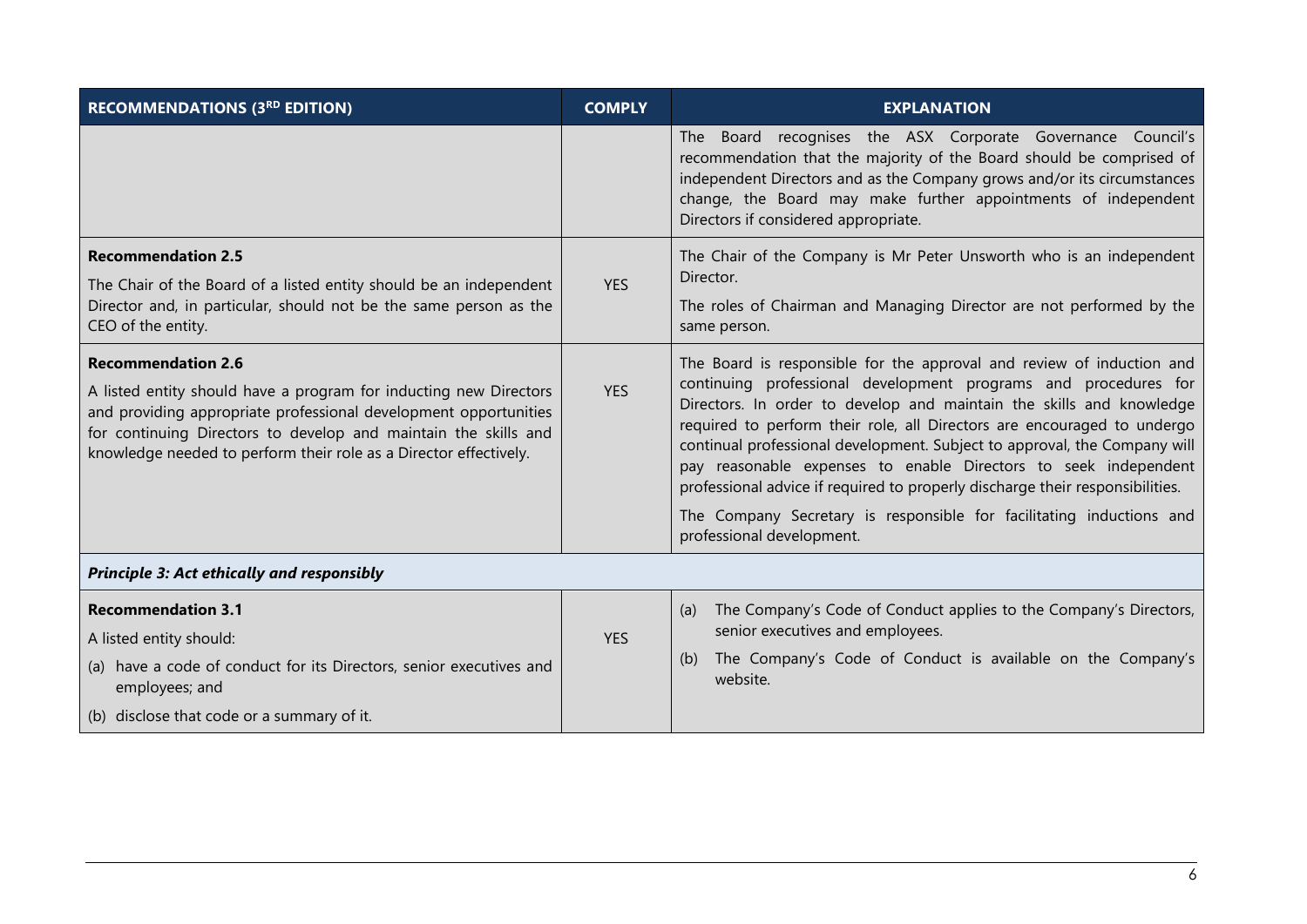| <b>RECOMMENDATIONS (3RD EDITION)</b>                                                                                                                                                                                                                                                                                        | <b>COMPLY</b> | <b>EXPLANATION</b>                                                                                                                                                                                                                                                                                                                       |  |
|-----------------------------------------------------------------------------------------------------------------------------------------------------------------------------------------------------------------------------------------------------------------------------------------------------------------------------|---------------|------------------------------------------------------------------------------------------------------------------------------------------------------------------------------------------------------------------------------------------------------------------------------------------------------------------------------------------|--|
| Principle 4: Safeguard integrity in financial reporting                                                                                                                                                                                                                                                                     |               |                                                                                                                                                                                                                                                                                                                                          |  |
| <b>Recommendation 4.1</b>                                                                                                                                                                                                                                                                                                   |               | The Company does not have an Audit Committee.<br>(a)                                                                                                                                                                                                                                                                                     |  |
| The Board of a listed entity should:<br>(a) have an audit committee which:                                                                                                                                                                                                                                                  | <b>YES</b>    | The Company does not have an Audit Committee as the Board<br>(b)<br>considers the Company will not currently benefit from its<br>establishment. In accordance with the Company's Board Charter, the                                                                                                                                      |  |
| has at least three members, all of whom are non-<br>(i)<br>executive Directors and a majority of whom are<br>independent Directors; and                                                                                                                                                                                     |               | Board carries out the duties that would ordinarily be carried out by an<br>Audit Committee including the following processes to independently<br>verify and safequard the integrity of its financial reporting, including                                                                                                                |  |
| is chaired by an independent Director, who is not the<br>(ii)<br>Chair of the Board,                                                                                                                                                                                                                                        |               | the processes for the appointment and removal of the external<br>auditor and the rotation of the audit engagement partner:                                                                                                                                                                                                               |  |
| and disclose:                                                                                                                                                                                                                                                                                                               |               | The Board devotes time at Board meetings in fulfilling the roles<br>(i)                                                                                                                                                                                                                                                                  |  |
| the charter of the committee;<br>(iii)                                                                                                                                                                                                                                                                                      |               | and responsibilities associated with maintaining the Company's<br>internal controls and arrangements with external auditors; and                                                                                                                                                                                                         |  |
| the relevant qualifications and experience of the<br>(iv)<br>members of the committee; and                                                                                                                                                                                                                                  |               | All members of the Board are involved in the Company's external<br>(ii)<br>audit process to ensure the proper maintenance of the entity and                                                                                                                                                                                              |  |
| in relation to each reporting period, the number of<br>(v)<br>times the committee met throughout the period and<br>the individual attendances of the members at those<br>meetings; or                                                                                                                                       |               |                                                                                                                                                                                                                                                                                                                                          |  |
| (b) if it does not have an audit committee, disclose that fact and<br>the processes it employs that independently verify and<br>safeguard the integrity of its financial reporting, including the<br>processes for the appointment and removal of the external<br>auditor and the rotation of the audit engagement partner. |               |                                                                                                                                                                                                                                                                                                                                          |  |
| <b>Recommendation 4.2</b><br>The Board of a listed entity should, before it approves the entity's<br>financial statements for a financial period, receive from its<br>CEO/Managing Director and CFO a declaration that the financial<br>records of the entity have been properly maintained and that the                    | <b>YES</b>    | The Company's Managing Director and Chief Financial Officer have<br>provided the Board with the appropriate declarations in accordance with<br>section 295A of the Corporations Act and this Recommendation 4.2 in<br>relation to the full year and half year statutory financial reports as well as<br>the quarterly cash flow reports. |  |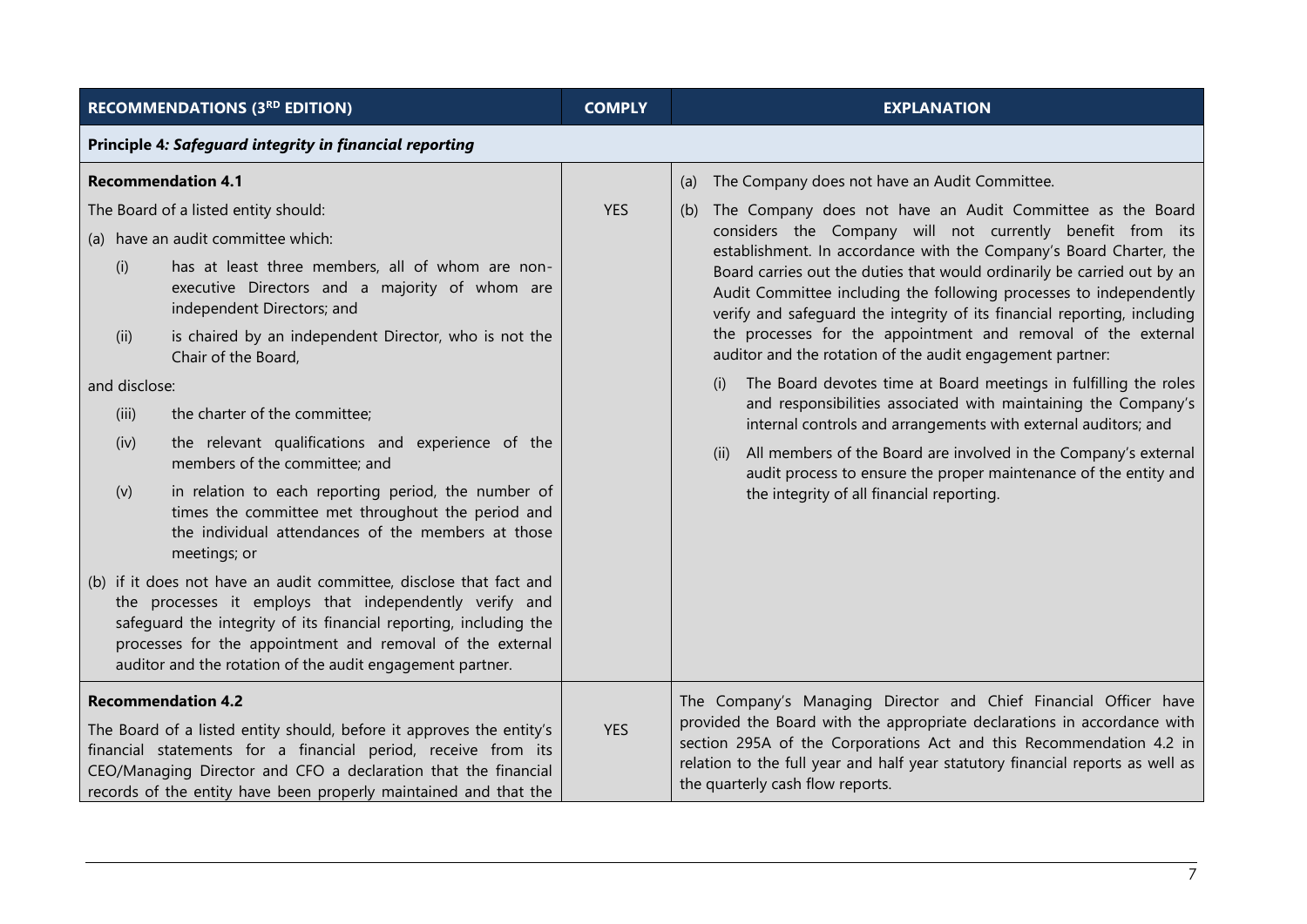| <b>RECOMMENDATIONS (3RD EDITION)</b>                                                                                                                                                                                                                                                                                | <b>COMPLY</b> | <b>EXPLANATION</b>                                                                                                                                                                                                                                                                            |
|---------------------------------------------------------------------------------------------------------------------------------------------------------------------------------------------------------------------------------------------------------------------------------------------------------------------|---------------|-----------------------------------------------------------------------------------------------------------------------------------------------------------------------------------------------------------------------------------------------------------------------------------------------|
| financial statements comply with the appropriate accounting<br>standards and give a true and fair view of the financial position and<br>performance of the entity and that the opinion has been formed on<br>the basis of a sound system of risk management and internal<br>control which is operating effectively. |               |                                                                                                                                                                                                                                                                                               |
| <b>Recommendation 4.3</b><br>A listed entity that has an AGM should ensure that its external<br>auditor attends its AGM and is available to answer questions from<br>security holders relevant to the audit.                                                                                                        | <b>YES</b>    | The Company's external auditor is invited to, and attends, the Annual<br>General Meeting. The auditor's presence is made known to Shareholders<br>during the meeting and Shareholders are provided with an opportunity to<br>address questions to the Auditor.                                |
| Principle 5: Make timely and balanced disclosure                                                                                                                                                                                                                                                                    |               |                                                                                                                                                                                                                                                                                               |
| <b>Recommendation 5.1</b><br>A listed entity should:<br>(a) have a written policy for complying with its continuous<br>disclosure obligations under the Listing Rules; and<br>(b) disclose that policy or a summary of it.                                                                                          | <b>YES</b>    | The Company's Continuous Disclosure Policy is available on the Company<br>website.                                                                                                                                                                                                            |
| Principle 6: Respect the rights of security holders                                                                                                                                                                                                                                                                 |               |                                                                                                                                                                                                                                                                                               |
| <b>Recommendation 6.1</b><br>A listed entity should provide information about itself and its<br>governance to investors via its website.                                                                                                                                                                            | <b>YES</b>    | Information about the Company and its governance, including copies of its<br>various corporate governance policies, is available on the Company's<br>website at http://impactminerals.com.au/corporate-governance/                                                                            |
| <b>Recommendation 6.2</b><br>A listed entity should design and implement an investor relations<br>program to facilitate effective two-way communication with<br>investors.                                                                                                                                          | <b>YES</b>    | The Company has adopted a Shareholder Communications Policy which<br>aims to promote and facilitate effective two-way communication with<br>investors. The Policy outlines a range of ways in which information is<br>communicated to shareholders and is available on the Company's website. |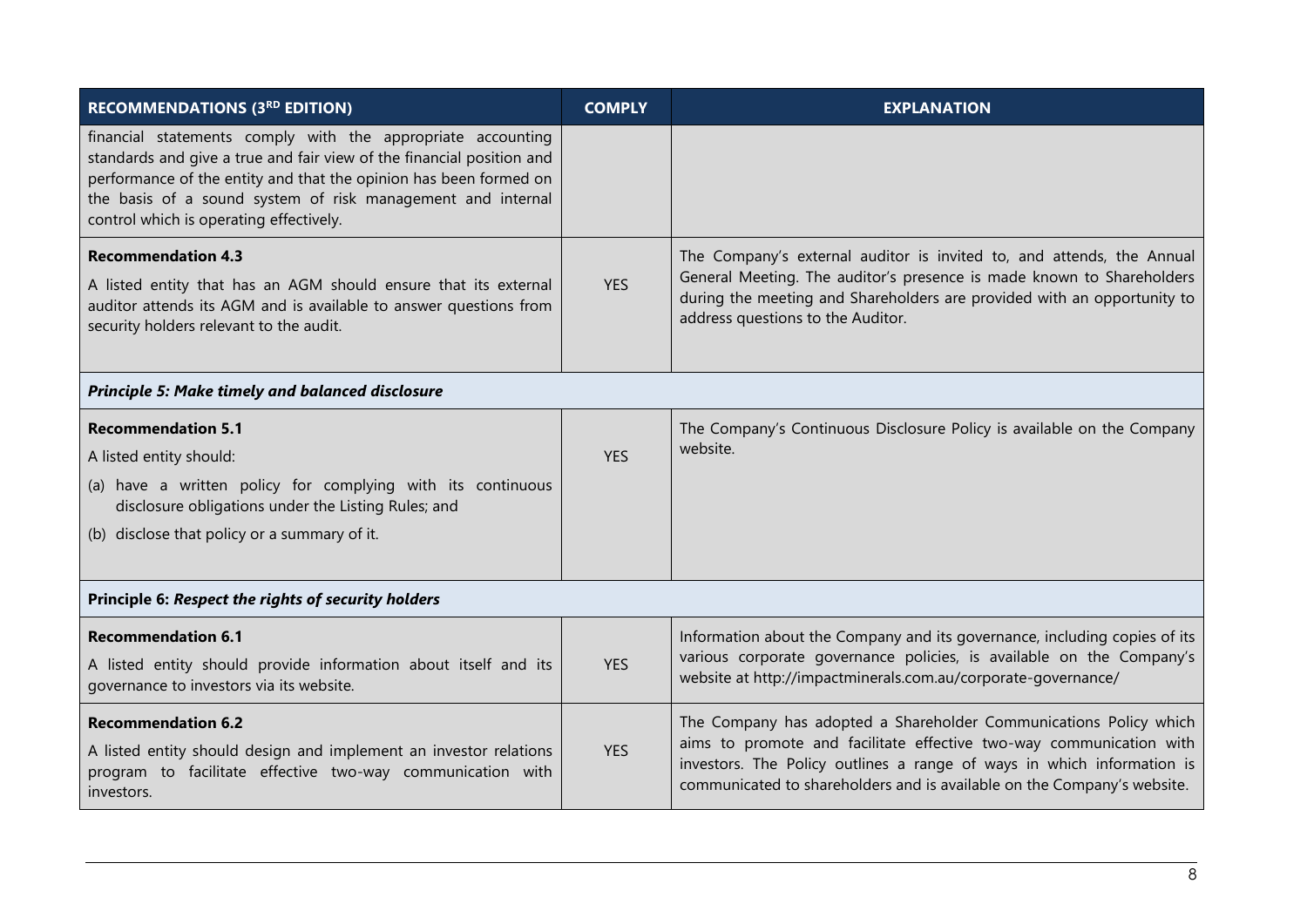|                   | <b>RECOMMENDATIONS (3RD EDITION)</b>                                                                                                                                                                        | <b>COMPLY</b> | <b>EXPLANATION</b>                                                                                                                                                                                                                                                                                                                                                                                                   |
|-------------------|-------------------------------------------------------------------------------------------------------------------------------------------------------------------------------------------------------------|---------------|----------------------------------------------------------------------------------------------------------------------------------------------------------------------------------------------------------------------------------------------------------------------------------------------------------------------------------------------------------------------------------------------------------------------|
| security holders. | <b>Recommendation 6.3</b><br>A listed entity should disclose the policies and processes it has in<br>place to facilitate and encourage participation at meetings of                                         | <b>YES</b>    | Shareholders are encouraged to participate at all general meetings and<br>AGMs of the Company. Upon the despatch of any notice of meeting to<br>Shareholders, the Company Secretary shall send out material stating that<br>all Shareholders are encouraged to participate at the meeting.                                                                                                                           |
|                   | <b>Recommendation 6.4</b><br>A listed entity should give security holders the option to receive<br>communications from, and send communications to, the entity and<br>its security registry electronically. | <b>YES</b>    | The Shareholder Communication Policy provides that security holders can<br>register with the Company to receive email notifications when an<br>announcement is made by the Company to the ASX, including the release<br>of the Annual Report, half yearly reports and quarterly reports. Links are<br>made available to the Company's website on which all information<br>provided to the ASX is immediately posted. |
|                   |                                                                                                                                                                                                             |               | Shareholders queries should be referred to the Company Secretary in the<br>first instance.                                                                                                                                                                                                                                                                                                                           |
|                   | Principle 7: Recognise and manage risk                                                                                                                                                                      |               |                                                                                                                                                                                                                                                                                                                                                                                                                      |
|                   | <b>Recommendation 7.1</b>                                                                                                                                                                                   |               | The Company does not have a Risk Committee.<br>(a)                                                                                                                                                                                                                                                                                                                                                                   |
|                   | The Board of a listed entity should:                                                                                                                                                                        | <b>YES</b>    | The Company does not have a Risk Committee as the Board considers<br>(b)                                                                                                                                                                                                                                                                                                                                             |
|                   | (a) have a committee or committees to oversee risk, each of which:                                                                                                                                          |               | the Company will not currently benefit from its establishment. The<br>Board carries out the duties that would ordinarily be carried out by a                                                                                                                                                                                                                                                                         |
| (i)               | has at least three members, a majority of whom are<br>independent Directors; and                                                                                                                            |               | Risk Committee. The Company's Risk Management Policy is available<br>on the Company's website.                                                                                                                                                                                                                                                                                                                       |
| (ii)              | is chaired by an independent Director,                                                                                                                                                                      |               |                                                                                                                                                                                                                                                                                                                                                                                                                      |
|                   | and disclose:                                                                                                                                                                                               |               |                                                                                                                                                                                                                                                                                                                                                                                                                      |
| (iii)             | the charter of the committee;                                                                                                                                                                               |               |                                                                                                                                                                                                                                                                                                                                                                                                                      |
| (iv)              | the members of the committee; and                                                                                                                                                                           |               |                                                                                                                                                                                                                                                                                                                                                                                                                      |
| (v)               | as at the end of each reporting period, the number of<br>times the committee met throughout the period and<br>the individual attendances of the members at those<br>meetings; or                            |               |                                                                                                                                                                                                                                                                                                                                                                                                                      |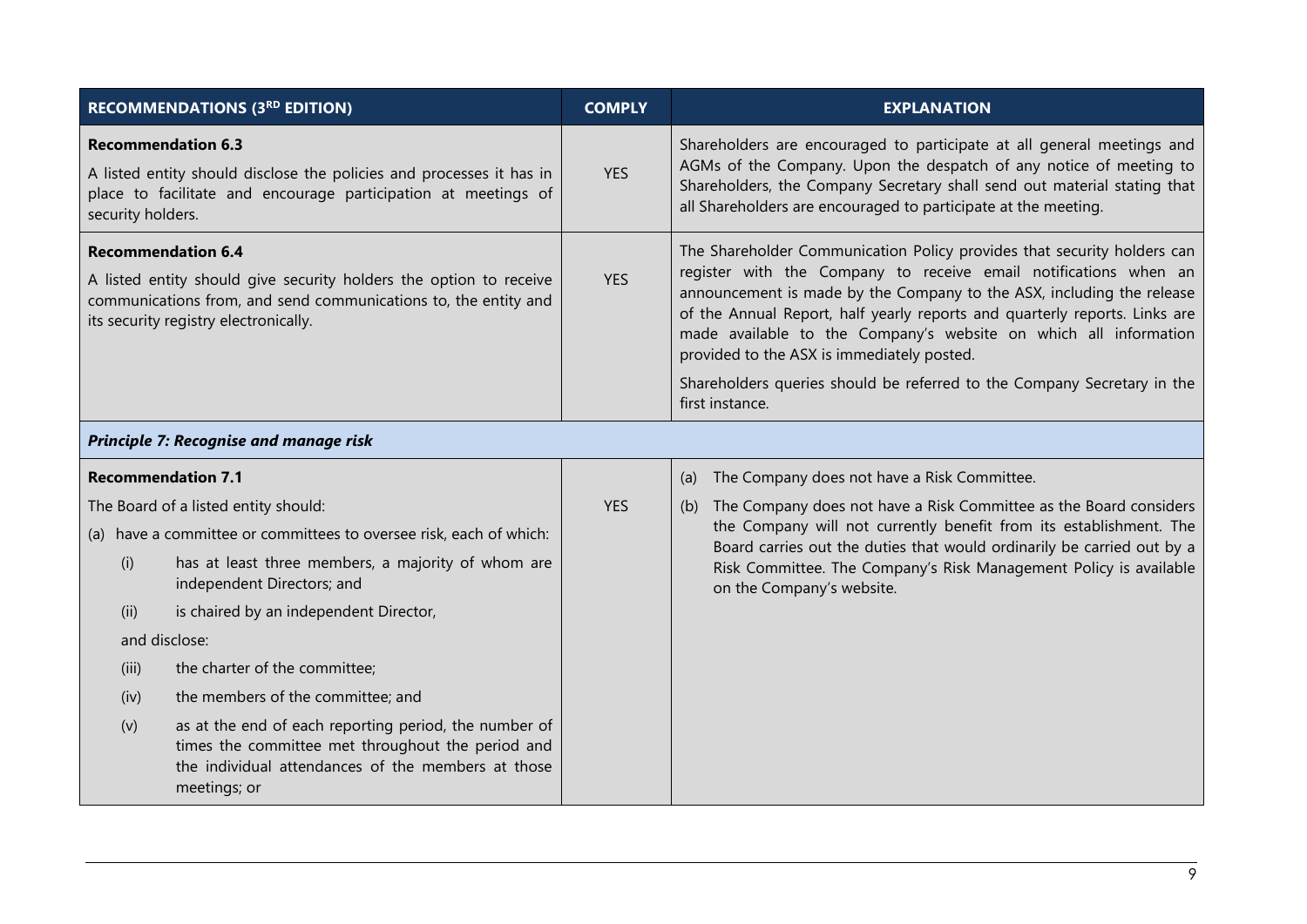| <b>RECOMMENDATIONS (3RD EDITION)</b>                                                                                                                                                                                                                                                                                                                                                                | <b>COMPLY</b> | <b>EXPLANATION</b>                                                                                                                                                                                                                                                                                                                                                                                         |
|-----------------------------------------------------------------------------------------------------------------------------------------------------------------------------------------------------------------------------------------------------------------------------------------------------------------------------------------------------------------------------------------------------|---------------|------------------------------------------------------------------------------------------------------------------------------------------------------------------------------------------------------------------------------------------------------------------------------------------------------------------------------------------------------------------------------------------------------------|
| (b) if it does not have a risk committee or committees that satisfy<br>(a) above, disclose that fact and the process it employs for<br>overseeing the entity's risk management framework.                                                                                                                                                                                                           |               |                                                                                                                                                                                                                                                                                                                                                                                                            |
| <b>Recommendation 7.2</b><br>The Board or a committee of the Board should:<br>(a) review the entity's risk management framework with<br>management at least annually to satisfy itself that it continues<br>to be sound; and<br>(b) disclose in relation to each reporting period, whether such a<br>review has taken place.                                                                        | <b>YES</b>    | The Board will review at least annually the Company's risk<br>(a)<br>management framework of material business risks and satisfy itself<br>that the risk management system is operating effectively in all<br>material respects.<br>The risk management framework was reviewed by the Board during<br>(b)<br>the reporting period.                                                                         |
| <b>Recommendation 7.3</b><br>A listed entity should disclose:<br>(a) if it has an internal audit function, how the function is<br>structured and what role it performs; or<br>(b) if it does not have an internal audit function, that fact and the<br>processes it employs for evaluating and continually improving<br>the effectiveness of its risk management and internal control<br>processes. | <b>YES</b>    | Due to the size of the Company and its current level of activity and<br>(a)<br>operations, the Company does not have an internal audit function.<br>The Company conducts periodic reviews of the Company's financial<br>(b)<br>systems, documents and processes, and any recommendations for<br>improvement are reported to the Board as part of the Company's risk<br>management processes.               |
| <b>Recommendation 7.4</b><br>A listed entity should disclose whether it has any material exposure<br>to economic, environmental and social sustainability risks and, if it<br>does, how it manages or intends to manage those risks.                                                                                                                                                                | <b>YES</b>    | The Company discloses whether it has any material exposure to economic,<br>environmental and social sustainability risks and, if it does, how it manages<br>or intends to manage those risks in its Annual Report and on its website as<br>part of its continuous disclosure obligations.<br>The Company does not have any material exposure to economic,<br>environmental or social sustainability risks. |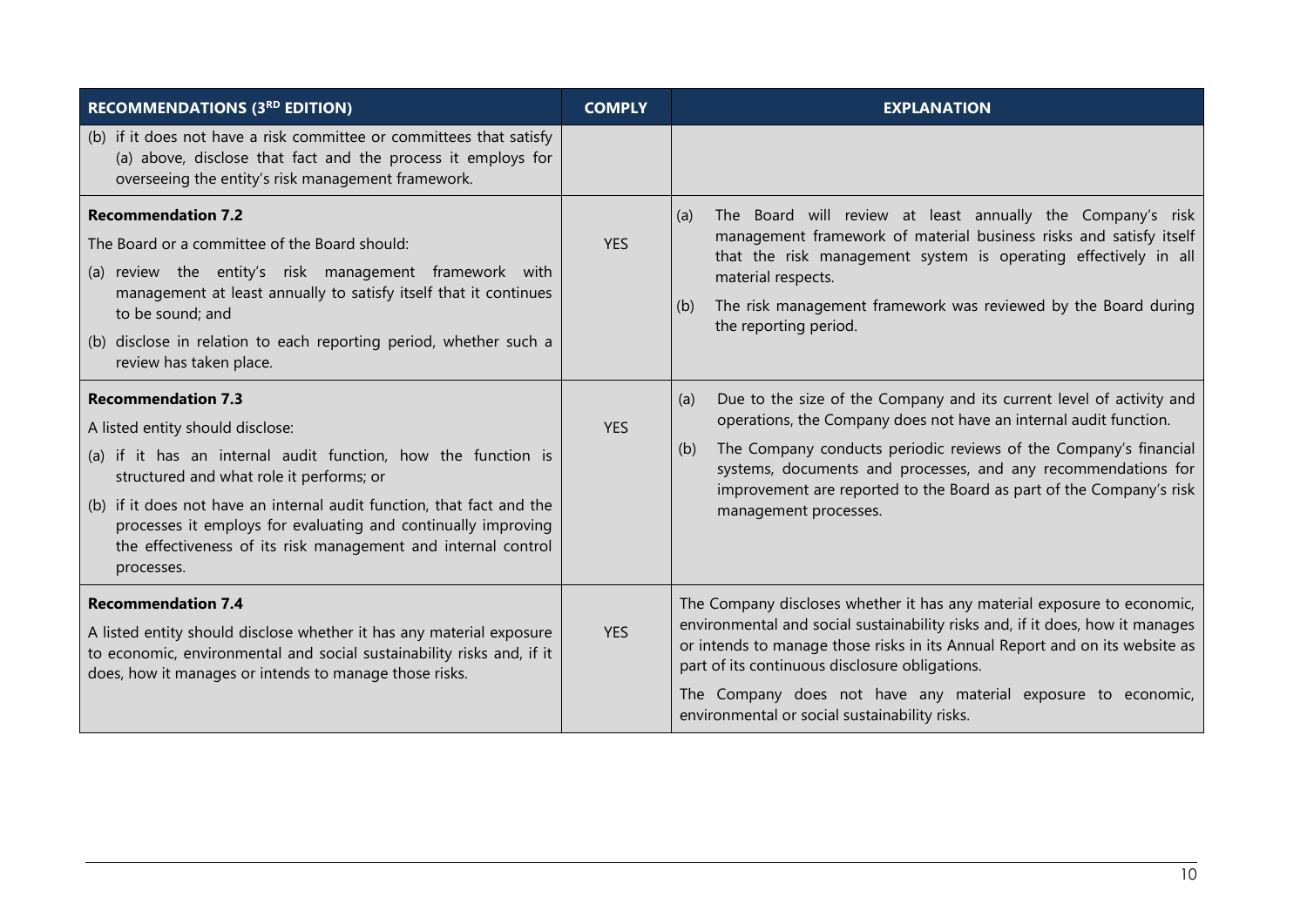| <b>RECOMMENDATIONS (3RD EDITION)</b>                                                                                                                                                                                                                                                                                                                                                                                                                                                                                                                                                                                                                                                                                                                                                                                                           | <b>COMPLY</b> | <b>EXPLANATION</b>                                                                                                                                                                                                                                                                                                                                                                                                                                                                                                                                                                                                                                                                                                                                                                                                                                                                                                                                                                                                                                                                                                                      |  |
|------------------------------------------------------------------------------------------------------------------------------------------------------------------------------------------------------------------------------------------------------------------------------------------------------------------------------------------------------------------------------------------------------------------------------------------------------------------------------------------------------------------------------------------------------------------------------------------------------------------------------------------------------------------------------------------------------------------------------------------------------------------------------------------------------------------------------------------------|---------------|-----------------------------------------------------------------------------------------------------------------------------------------------------------------------------------------------------------------------------------------------------------------------------------------------------------------------------------------------------------------------------------------------------------------------------------------------------------------------------------------------------------------------------------------------------------------------------------------------------------------------------------------------------------------------------------------------------------------------------------------------------------------------------------------------------------------------------------------------------------------------------------------------------------------------------------------------------------------------------------------------------------------------------------------------------------------------------------------------------------------------------------------|--|
| <b>Principle 8: Remunerate fairly and responsibly</b>                                                                                                                                                                                                                                                                                                                                                                                                                                                                                                                                                                                                                                                                                                                                                                                          |               |                                                                                                                                                                                                                                                                                                                                                                                                                                                                                                                                                                                                                                                                                                                                                                                                                                                                                                                                                                                                                                                                                                                                         |  |
| <b>Recommendation 8.1</b><br>The Board of a listed entity should:<br>(a) have a remuneration committee which:<br>has at least three members, a majority of whom are<br>(i)<br>independent Directors; and<br>is chaired by an independent Director,<br>(ii)<br>and disclose:<br>the charter of the committee;<br>(iii)<br>the members of the committee; and<br>(iv)<br>as at the end of each reporting period, the number of<br>(v)<br>times the committee met throughout the period and<br>the individual attendances of the members at those<br>meetings; or<br>(b) if it does not have a remuneration committee, disclose that fact<br>and the processes it employs for setting the level and<br>composition of remuneration for Directors and senior<br>executives and ensuring that such remuneration is appropriate<br>and not excessive. | <b>YES</b>    | The Company does not have a Remuneration Committee.<br>(a)<br>The Company does not have a Remuneration Committee as the Board<br>(b)<br>considers the Company will not currently benefit from its<br>establishment. The Board carries out the duties that would ordinarily<br>be carried out by a Remuneration Committee including the following<br>processes to set the level and composition of remuneration for<br>Directors and senior executives and to ensure that such remuneration<br>is appropriate and not excessive:<br>(i) Devoting time at least annually to discuss a) the on-going<br>appropriateness and relevance of Director and executive<br>remuneration and other executive benefit programs and b)<br>ensuring that remuneration policies fairly and responsibly reward<br>executives having regard to the performance of the Company,<br>the performance of the executive and prevailing remuneration<br>expectations in the market; and<br>(ii) All Board members being involved in the Company's<br>remuneration process, to the maximum extent permitted under<br>the Corporations Act and ASX Listing Rules. |  |
| <b>Recommendation 8.2</b><br>A listed entity should separately disclose its policies and practices<br>regarding the remuneration of non-executive Directors and the<br>remuneration of executive Directors and other senior executives<br>and ensure that the different roles and responsibilities of non-<br>executive Directors compared to executive Directors and other<br>senior executives are reflected in the level and composition of their<br>remuneration.                                                                                                                                                                                                                                                                                                                                                                          | <b>YES</b>    | Non-executive Directors' are remunerated on a fixed fee basis for their<br>time, commitment and responsibilities as part of an aggregate<br>remuneration pool approved by Shareholders. These fees are not linked to<br>the performance of the Company. Non-executive Directors' remuneration<br>may also include options, subject to approval by Shareholders.<br>Senior executives are remunerated either by way of annual salary (i.e. cash<br>and superannuation components) or by consulting fees. Senior executives<br>may also, at the Board's discretion, receive incentive options. Further                                                                                                                                                                                                                                                                                                                                                                                                                                                                                                                                    |  |